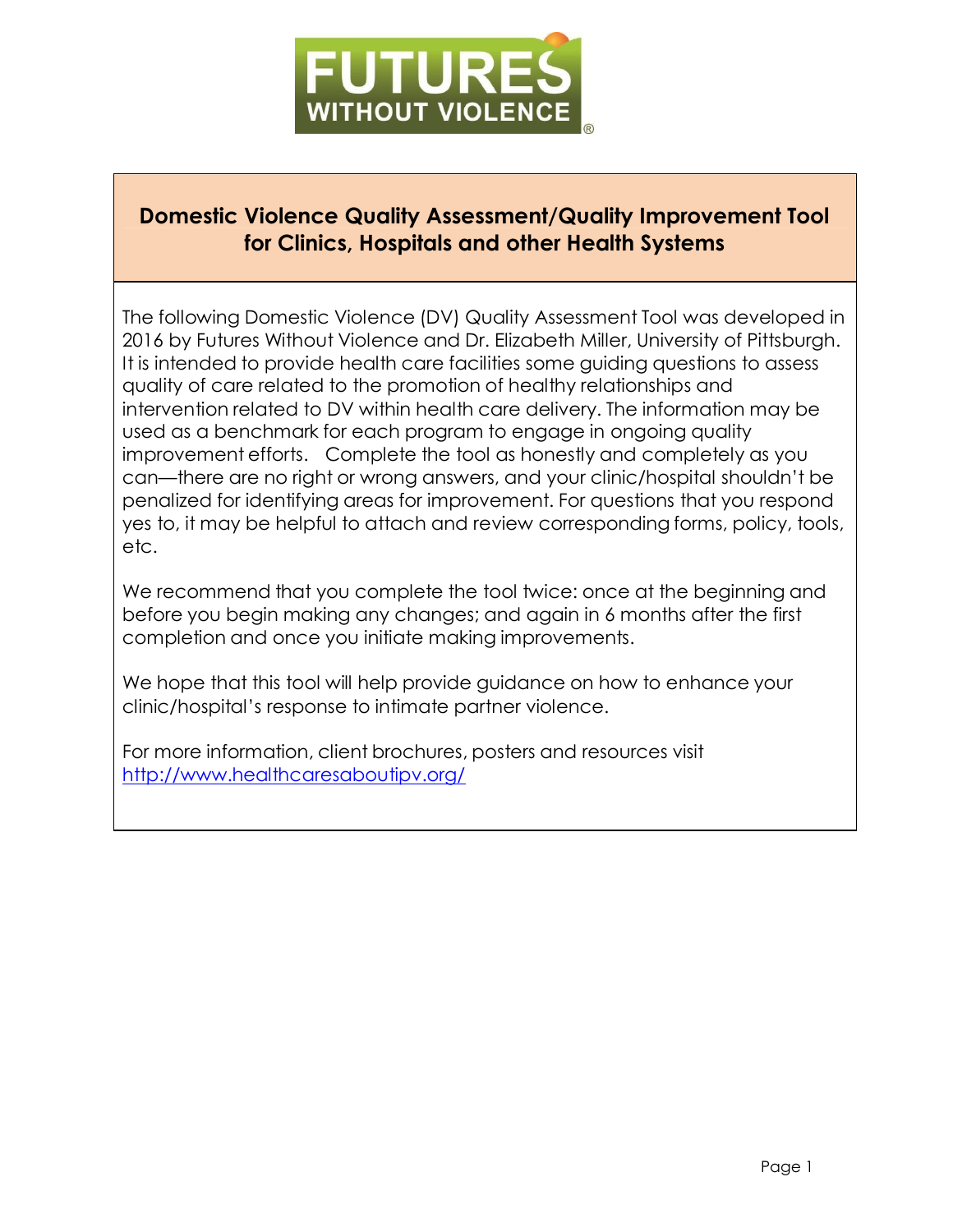## **Completed by (title only)**:

**Health Center Name:**

**Date**:

# **Protocols**

## **Does your health center have a written protocol for assessment\* and response to:**

|                                                                                                                                                                                                                                                                                                                                                                                                                                                                                        | Yes (if so,<br>please<br>attach) | No        | N/A | Don't<br>Know |  |
|----------------------------------------------------------------------------------------------------------------------------------------------------------------------------------------------------------------------------------------------------------------------------------------------------------------------------------------------------------------------------------------------------------------------------------------------------------------------------------------|----------------------------------|-----------|-----|---------------|--|
| Intimate partner violence (IPV)?                                                                                                                                                                                                                                                                                                                                                                                                                                                       |                                  | $\Box$    |     | П             |  |
| Sexual violence (SV)?                                                                                                                                                                                                                                                                                                                                                                                                                                                                  |                                  | $\Box$    |     | П             |  |
| Reproductive coercion (RC: birth control<br>sabotage, pregnancy pressure and<br>coercion, and STI/HIV risk)?                                                                                                                                                                                                                                                                                                                                                                           |                                  | П         |     | $\mathbf{I}$  |  |
| Are there sample wording, scripts, prompts, questions, or information on medical/health<br>history/risk assessment forms or EHR for staff to:                                                                                                                                                                                                                                                                                                                                          |                                  |           |     |               |  |
| Explain to patients why they are being<br>screened for IPV?                                                                                                                                                                                                                                                                                                                                                                                                                            |                                  | $\Box$    |     | П             |  |
| Inform patients about confidentiality and<br>any mandated reporting requirements?                                                                                                                                                                                                                                                                                                                                                                                                      |                                  | $\Box$    |     | П             |  |
| Ask patients about IPV/SV/RC (with<br>sample questions)?                                                                                                                                                                                                                                                                                                                                                                                                                               |                                  | П         |     | П             |  |
| Educate patients about impact of<br>IPV/SV/RC?                                                                                                                                                                                                                                                                                                                                                                                                                                         |                                  | □         |     | П             |  |
| Discuss ways to stay safe in an unhealthy<br>or abusive relationship?                                                                                                                                                                                                                                                                                                                                                                                                                  |                                  | П         |     | П             |  |
| Do your protocols instruct providers to assess for intimate partner violence (IPV) during:                                                                                                                                                                                                                                                                                                                                                                                             |                                  |           |     |               |  |
|                                                                                                                                                                                                                                                                                                                                                                                                                                                                                        | Yes                              | <b>No</b> | N/A | Don't<br>Know |  |
| A visit addressing alcohol or other drug use                                                                                                                                                                                                                                                                                                                                                                                                                                           |                                  | $\Box$    |     | $\Box$        |  |
| A visit addressing depression or suicidality                                                                                                                                                                                                                                                                                                                                                                                                                                           |                                  | $\Box$    |     | П             |  |
| Any primary care visit                                                                                                                                                                                                                                                                                                                                                                                                                                                                 |                                  | $\Box$    |     | $\Box$        |  |
| Any reproductive or sexual health visit                                                                                                                                                                                                                                                                                                                                                                                                                                                |                                  | □         |     | П             |  |
| A wellness visit/annual exam/preventive<br>care                                                                                                                                                                                                                                                                                                                                                                                                                                        |                                  | П         |     | П             |  |
| *Throughout this document, we refer to assessment—rather than screening—for intimate partner<br>violence, sexual violence, and reproductive coercion. Screening refers to stand alone questions<br>or a self-administered checklist, while assessment includes conversation with the provider that<br>includes anticipatory guidance on healthy relationships, direct questions about IPV, and harm<br>reduction strategies and a warm referral to IPV services if abuse is disclosed. |                                  |           |     |               |  |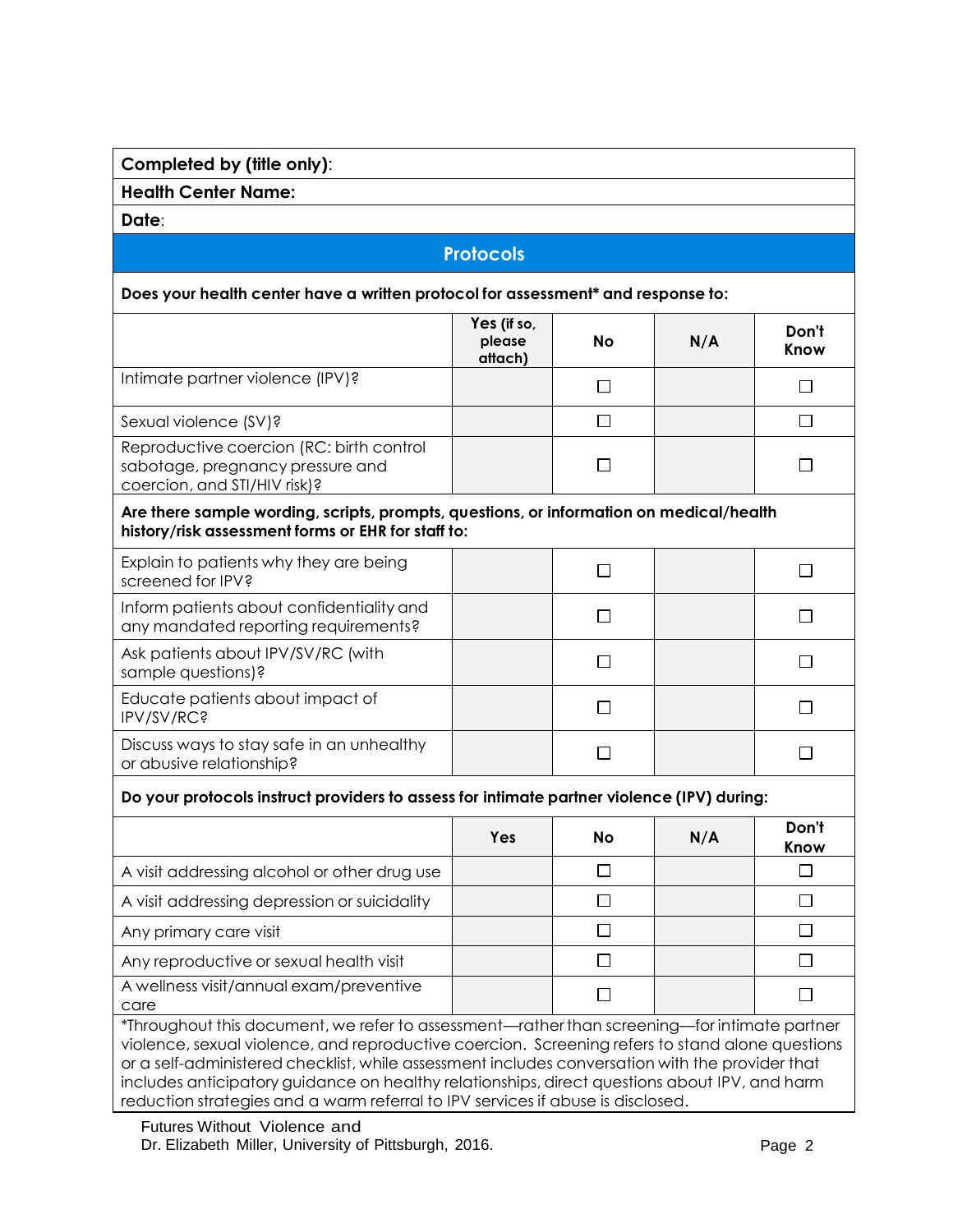| Does your health center:                                                                                                            |                           |           |     |               |  |  |
|-------------------------------------------------------------------------------------------------------------------------------------|---------------------------|-----------|-----|---------------|--|--|
|                                                                                                                                     | Yes                       | No        | N/A | Don't<br>Know |  |  |
| Provide patients with a written explanation<br>of confidentiality and limits of<br>confidentiality when they check-in?              |                           | П         |     | $\mathsf{L}$  |  |  |
| Have a place to speak with clients<br>privately?                                                                                    |                           | $\Box$    |     | $\Box$        |  |  |
| Have a privacy screen on the computer to<br>protect the contents of the electronic<br>health record from being viewed by<br>others? |                           | П         |     | $\Box$        |  |  |
| Have a policy to ensure that providers ask<br>about IPV when the patient is alone?                                                  |                           | П         |     | П             |  |  |
|                                                                                                                                     | <b>Assessment Methods</b> |           |     |               |  |  |
| How are patients assessed for IPV?                                                                                                  |                           |           |     |               |  |  |
|                                                                                                                                     | Yes                       | <b>No</b> | N/A | Don't<br>Know |  |  |
| Patients answer questions on a<br>medical/health history form                                                                       |                           | □         |     | П             |  |  |
| Staff review the medical/ health history                                                                                            |                           |           |     |               |  |  |
| form and ask follow-up questions                                                                                                    |                           | П         |     | П             |  |  |
| Staff ask the patients questions                                                                                                    |                           | $\Box$    |     | П             |  |  |
| Staff offer a palm-size safety card <sup>1</sup> with<br>information about how violence can<br>impact health (see example below)    |                           | П         |     | П             |  |  |
| Assessment occurs in a private place                                                                                                |                           | ┐         |     | П             |  |  |





Futures Without Violence General Health Safety Card. To order, visit:

Futures Without Violence and Dr. Elizabeth Miller, University of Pittsburgh, 2016. No and the state of Page 3 <http://bit.ly/1ydEXO1>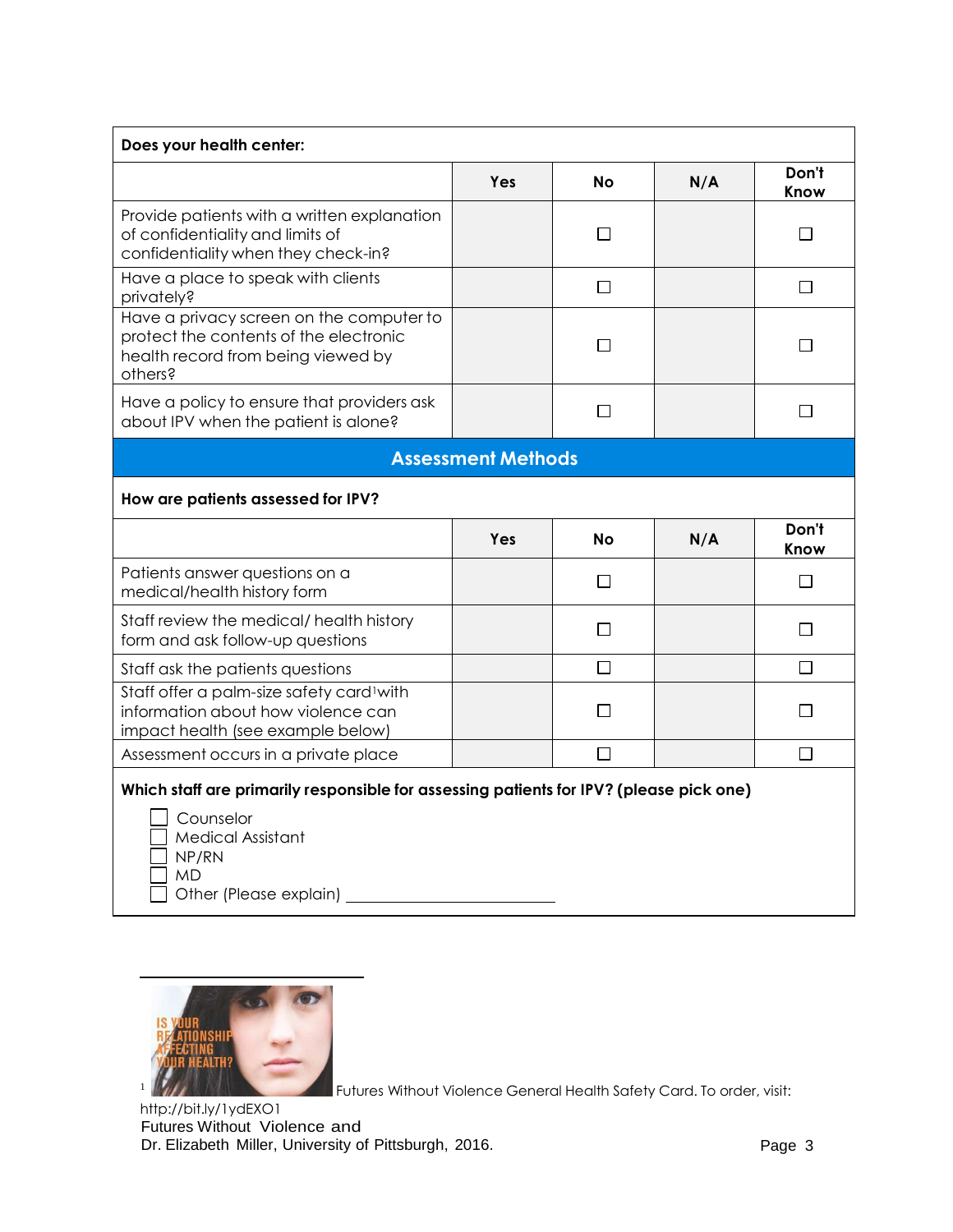#### **How often are patients asked about IPV/SV/RC?**

With each new sexual partner

At least every six months

At least once a year

No established time interval

### **Documentation of Assessment and Response**

#### **On the medical/health history/assessment form(s) are the following steps documented? Don't Yes No N/A Know** A palm-size safety card was offered and  $\Box$  $\Box$ discussed  $\Box$  $\Box$ Harm reduction strategies were shared Referral to a domestic violence agency or  $\Box$  $\Box$ advocate provided **Intervention Strategies Does your staff: Don't** Yes | No | N/A **Know** Have sample wording or scripts about  $\Box$ what to say and do when a patient  $\Box$ discloses IPV/SV/RC? Have sample or scripted tools and  $\Box$  $\Box$ instructions on how to do safety planning with patients who disclose current IPV? Have instructions on how to file a  $\Box$  $\Box$ mandated report when needed? Know an advocate or counselor who can  $\Box$  $\Box$ provide on-site follow-up with a patient who discloses IPV? Know the national hotlines and how they can support underserved or minority  $\Box$  $\Box$ communities (e.g. non-English/Spanish speakers, the hearing impaired, LGBTQ patients)? Have a safe place where the patient can use a phone at your health center to call  $\Box$  $\Box$ a national hotline or to talk to a local violence advocate?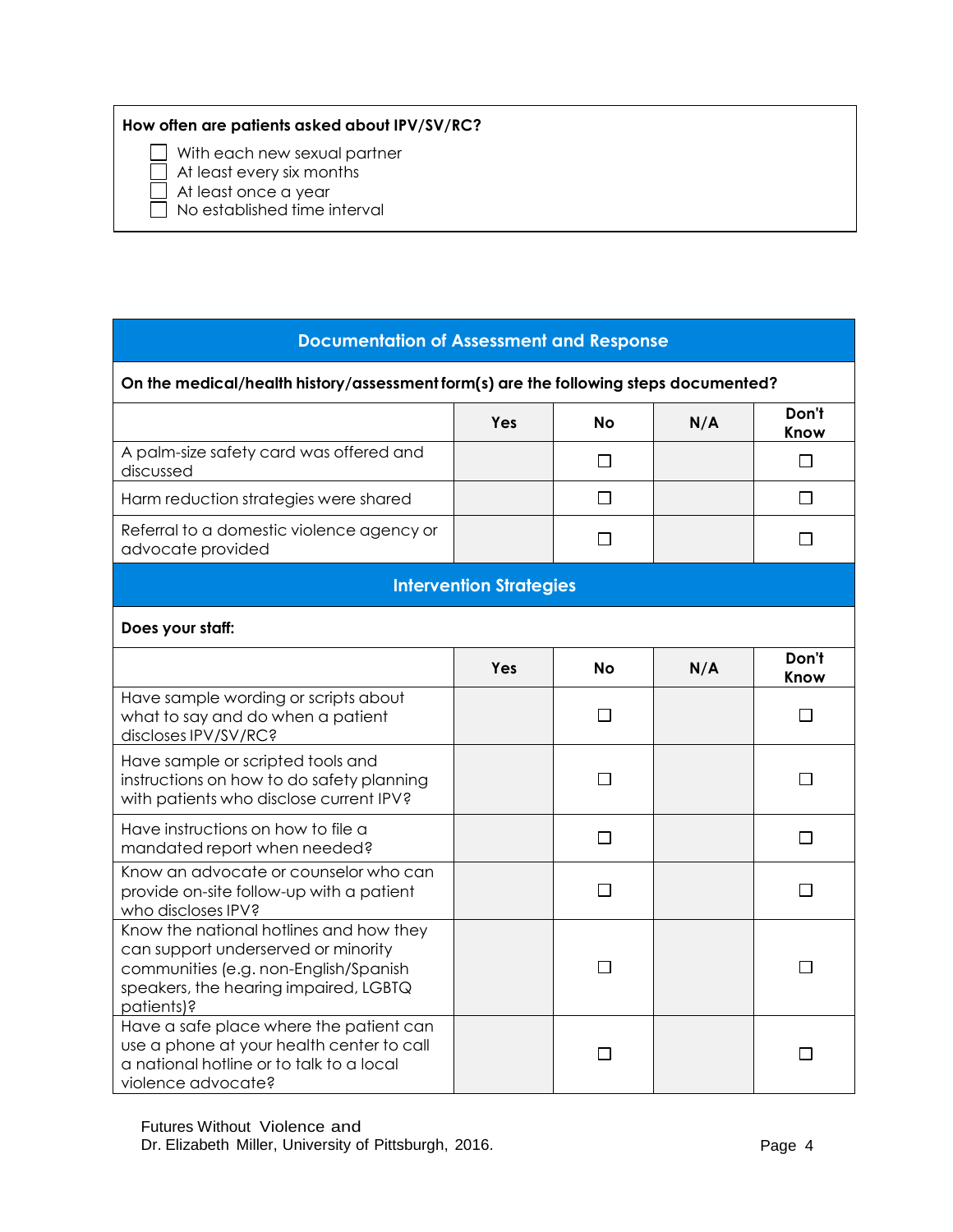| Do your staff have resource lists that:                                                                                                                                                                                                              |                                                                                                  |           |     |               |  |
|------------------------------------------------------------------------------------------------------------------------------------------------------------------------------------------------------------------------------------------------------|--------------------------------------------------------------------------------------------------|-----------|-----|---------------|--|
|                                                                                                                                                                                                                                                      | Yes                                                                                              | No        | N/A | Don't<br>Know |  |
| Identify referrals and resources such as<br>shelters, legal, advocacy, for patients who<br>disclose IPV/SV/RC?                                                                                                                                       |                                                                                                  | П         |     | П             |  |
| Identify referrals and resources that are<br>specifically relevant to your community's<br>underserved population?                                                                                                                                    |                                                                                                  | $\perp$   |     | $\mathsf{L}$  |  |
| Identify referrals and resources for<br>perpetrators of IPV/SV/RC?                                                                                                                                                                                   |                                                                                                  | $\Box$    |     | $\perp$       |  |
| Include a contact person for each referral<br>agency?                                                                                                                                                                                                |                                                                                                  | П         |     | $\perp$       |  |
| Is there a staff person responsible for updating these lists?                                                                                                                                                                                        |                                                                                                  |           |     |               |  |
| Are these lists updated at least once a year?                                                                                                                                                                                                        |                                                                                                  |           |     |               |  |
|                                                                                                                                                                                                                                                      |                                                                                                  |           |     |               |  |
|                                                                                                                                                                                                                                                      | <b>Networking and Training</b>                                                                   |           |     |               |  |
| Within the last year, has your staff had contact with representatives from any of the following<br>agencies (contact means--called to refer a patient, called for assistance with a patient, called<br>for information about program)?               |                                                                                                  |           |     |               |  |
|                                                                                                                                                                                                                                                      | Yes                                                                                              | <b>No</b> | N/A | Don't<br>Know |  |
| Domestic violence advocates or shelter<br>staff                                                                                                                                                                                                      |                                                                                                  | $\Box$    |     | П             |  |
| Child protective services                                                                                                                                                                                                                            |                                                                                                  | $\Box$    |     | $\Box$        |  |
| Batterer's intervention group                                                                                                                                                                                                                        |                                                                                                  | $\Box$    |     | $\Box$        |  |
| Legal advocacy/legal services                                                                                                                                                                                                                        |                                                                                                  | □         |     | $\Box$        |  |
| Law enforcement                                                                                                                                                                                                                                      |                                                                                                  | $\Box$    |     | $\Box$        |  |
| turn to for help?                                                                                                                                                                                                                                    | Are there any staff who are especially skilled/comfortable dealing with IPV that other staff can |           |     |               |  |
| $\Box$ Yes<br><b>No</b>                                                                                                                                                                                                                              |                                                                                                  |           |     |               |  |
| If Yes, please include staff title/position:                                                                                                                                                                                                         |                                                                                                  |           |     |               |  |
| Do your protocols advise staff on what to do if they do not feel comfortable or adequately<br>skilled to help a patient when IPV is disclosed? (Example: Can staff 'opt out' if they are survivors<br>of or currently dealing with personal trauma?) |                                                                                                  |           |     |               |  |
| $\overline{\phantom{a}}$ Yes<br><b>No</b>                                                                                                                                                                                                            |                                                                                                  |           |     |               |  |
| Do any of your staff participate in a local domestic violence task force or related<br>subcommittee?                                                                                                                                                 |                                                                                                  |           |     |               |  |

Futures Without Violence and Dr. Elizabeth Miller, University of Pittsburgh, 2016. Physical Communications of Page 5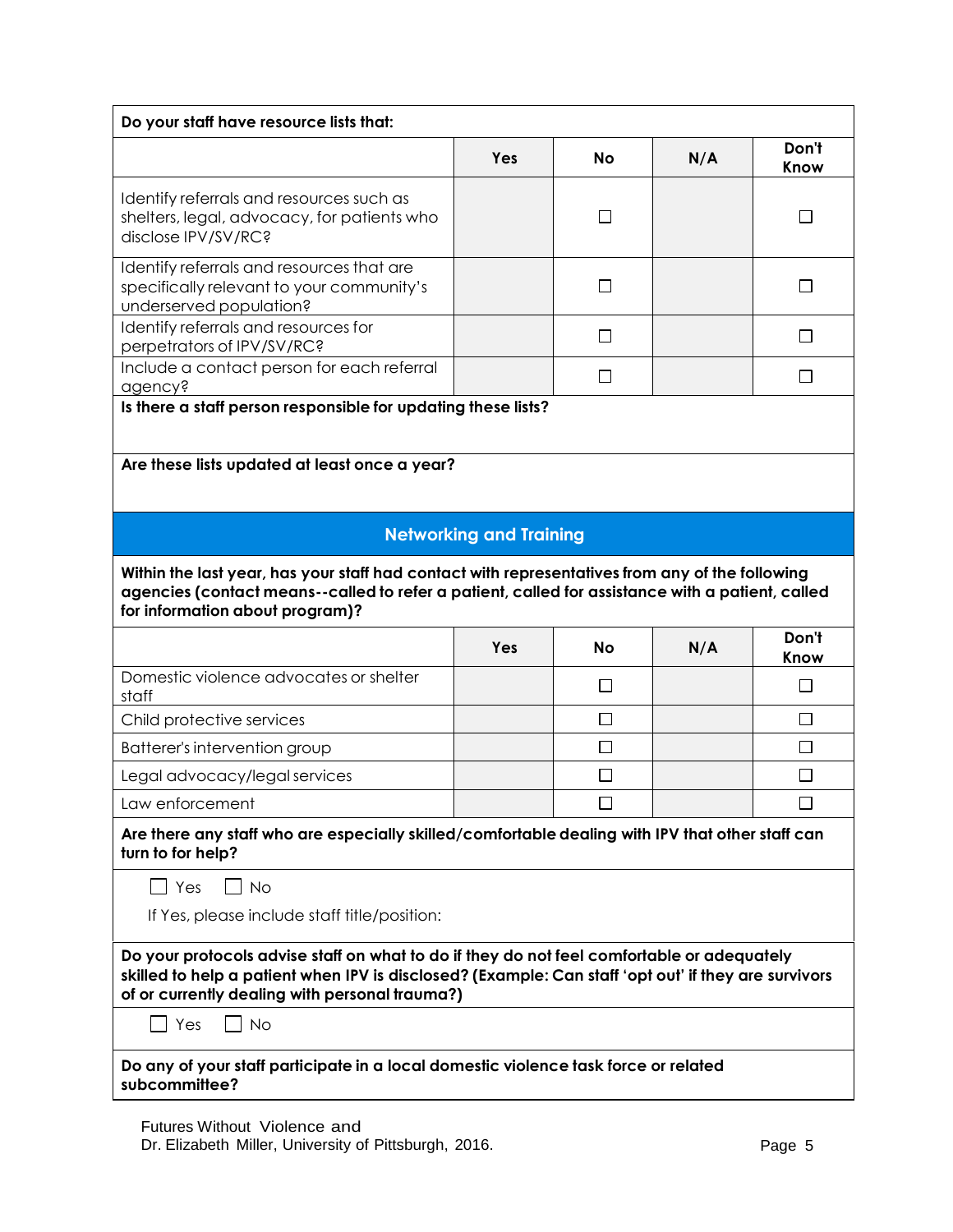| Yes<br><b>No</b>                                                                                                                                                                                             |     |              |     |               |  |
|--------------------------------------------------------------------------------------------------------------------------------------------------------------------------------------------------------------|-----|--------------|-----|---------------|--|
| If yes, please identify staff and describe task force/subcommittee:                                                                                                                                          |     |              |     |               |  |
|                                                                                                                                                                                                              |     |              |     |               |  |
|                                                                                                                                                                                                              |     |              |     |               |  |
| Is there a buddy system or internal referral for staff to turn to for assistance when they are                                                                                                               |     |              |     |               |  |
| overwhelmed or uncomfortable addressing violence with a patient?                                                                                                                                             |     |              |     |               |  |
| Yes<br><b>No</b>                                                                                                                                                                                             |     |              |     |               |  |
| If yes, please describe:                                                                                                                                                                                     |     |              |     |               |  |
|                                                                                                                                                                                                              |     |              |     |               |  |
|                                                                                                                                                                                                              |     |              |     |               |  |
| Within the last two years, have representatives from any of the following agencies either been<br>contacted to schedule a training or come to your health center and conducted a training for<br>your staff? |     |              |     |               |  |
|                                                                                                                                                                                                              | Yes | <b>No</b>    | N/A | Don't<br>Know |  |
| Domestic violence program                                                                                                                                                                                    |     | $\Box$       |     | □             |  |
| Rape crisis center program                                                                                                                                                                                   |     | l 1          |     | ΙI            |  |
| Child protective services                                                                                                                                                                                    |     |              |     | $\Box$        |  |
| Law enforcement (e.g., DV unit)                                                                                                                                                                              |     | □            |     | □             |  |
| Legal services/legal advocacy                                                                                                                                                                                |     | $\mathsf{L}$ |     | $\perp$       |  |
| What type of training(s) do new staff receive on intimate partner violence (IPV)?                                                                                                                            |     |              |     |               |  |
| Does your staff receive booster training on assessment and intervention for IPV at least once a<br>year?                                                                                                     |     |              |     |               |  |
| Don't Know<br>$\Box$ N/A $\Box$<br>Yes<br><b>No</b>                                                                                                                                                          |     |              |     |               |  |
|                                                                                                                                                                                                              |     |              |     |               |  |
|                                                                                                                                                                                                              |     |              |     |               |  |
| <b>Self-Care and Support</b><br>Does your health center:                                                                                                                                                     |     |              |     |               |  |
|                                                                                                                                                                                                              |     |              |     | Don't         |  |
|                                                                                                                                                                                                              | Yes | No           | N/A | Know          |  |
| Have a protocol for what to do if a staff<br>person is experiencing IPV?                                                                                                                                     |     | $\Box$       |     | $\Box$        |  |
| Have a protocol for what to do if a<br>perpetrator is on-site and displaying<br>threatening behaviors or trying to get<br>information?                                                                       |     | $\perp$      |     | $\perp$       |  |
| Provide individual clinical supervision for<br>staff where they can discuss any concerns/<br>discomfort related to IPV cases?                                                                                |     | П            |     | $\mathsf{L}$  |  |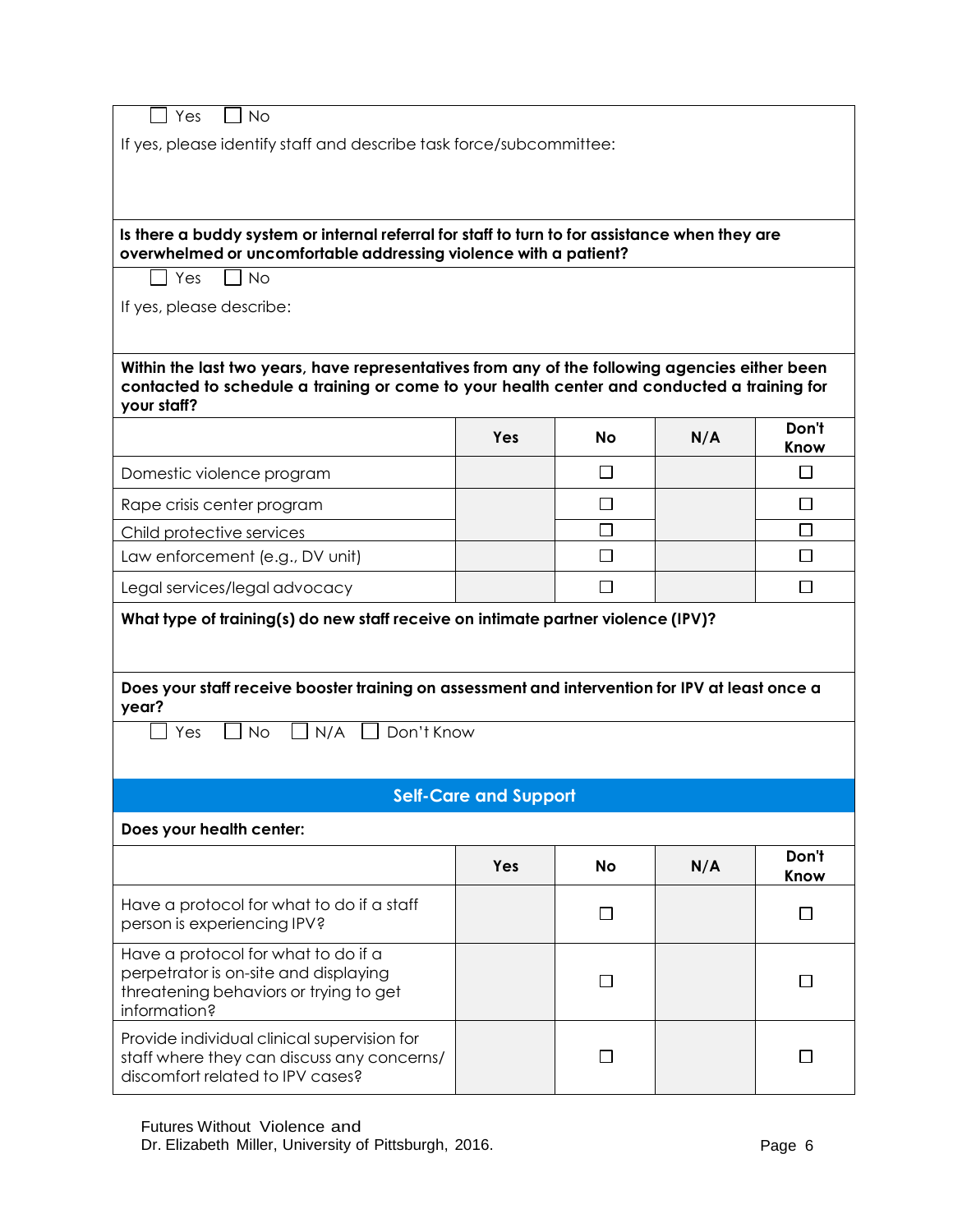| Provide other types (group supervision,<br>case presentation) of opportunities for staff<br>to discuss any concerns/issues/etc relating<br>to difficult cases? |                            |              |     |               |  |
|----------------------------------------------------------------------------------------------------------------------------------------------------------------|----------------------------|--------------|-----|---------------|--|
| Have an employee assistance program<br>(EAP) that staff can access for help with<br>current or past victimization?                                             |                            | $\Box$       |     | ΙI            |  |
|                                                                                                                                                                | <b>Data and Evaluation</b> |              |     |               |  |
| Does your health center:                                                                                                                                       |                            |              |     |               |  |
|                                                                                                                                                                | Yes                        | <b>No</b>    | N/A | Don't<br>Know |  |
| Record the number of patients assessed for<br><b>IPV?</b>                                                                                                      |                            | $\Box$       |     | $\mathsf{L}$  |  |
| Record the number of patients who<br>disclose IPV?                                                                                                             |                            | П            |     | $\mathsf{L}$  |  |
| Record use of longer-acting<br>contraceptives among patients<br>experiencing reproductive coercion?                                                            |                            | $\mathsf{L}$ |     | $\mathbf{I}$  |  |
| Annually review all health center protocols<br>relating to DV (both patient and staff<br>related)?                                                             |                            | П            |     | ΙI            |  |
| Discuss with patients where and how their<br>confidential information will be handled?                                                                         |                            | ٦            |     |               |  |
| Do any of your patient satisfaction surveys<br>include any questions soliciting patient's<br>opinions about assessment and<br>intervention strategies for IPV? |                            | П            |     | $\mathbf{L}$  |  |
| Provide regular (at least annual) feedback<br>to providers about their performance<br>regarding IPV assessment?                                                |                            |              |     |               |  |
| <b>Education and Prevention</b>                                                                                                                                |                            |              |     |               |  |
| Does your health center:                                                                                                                                       |                            |              |     |               |  |
|                                                                                                                                                                | Yes                        | No           | N/A | Don't<br>Know |  |
| Provide information to patients on how<br>violence can impact women's health?                                                                                  |                            | $\perp$      |     | $\mathsf{L}$  |  |
| Provide information to patients on healthy<br>relationships?                                                                                                   |                            | $\perp$      |     | $\mathsf{L}$  |  |
| Sponsor any client or community<br>education to talk about healthy<br>relationships or indicators of abuse?                                                    |                            | l 1          |     |               |  |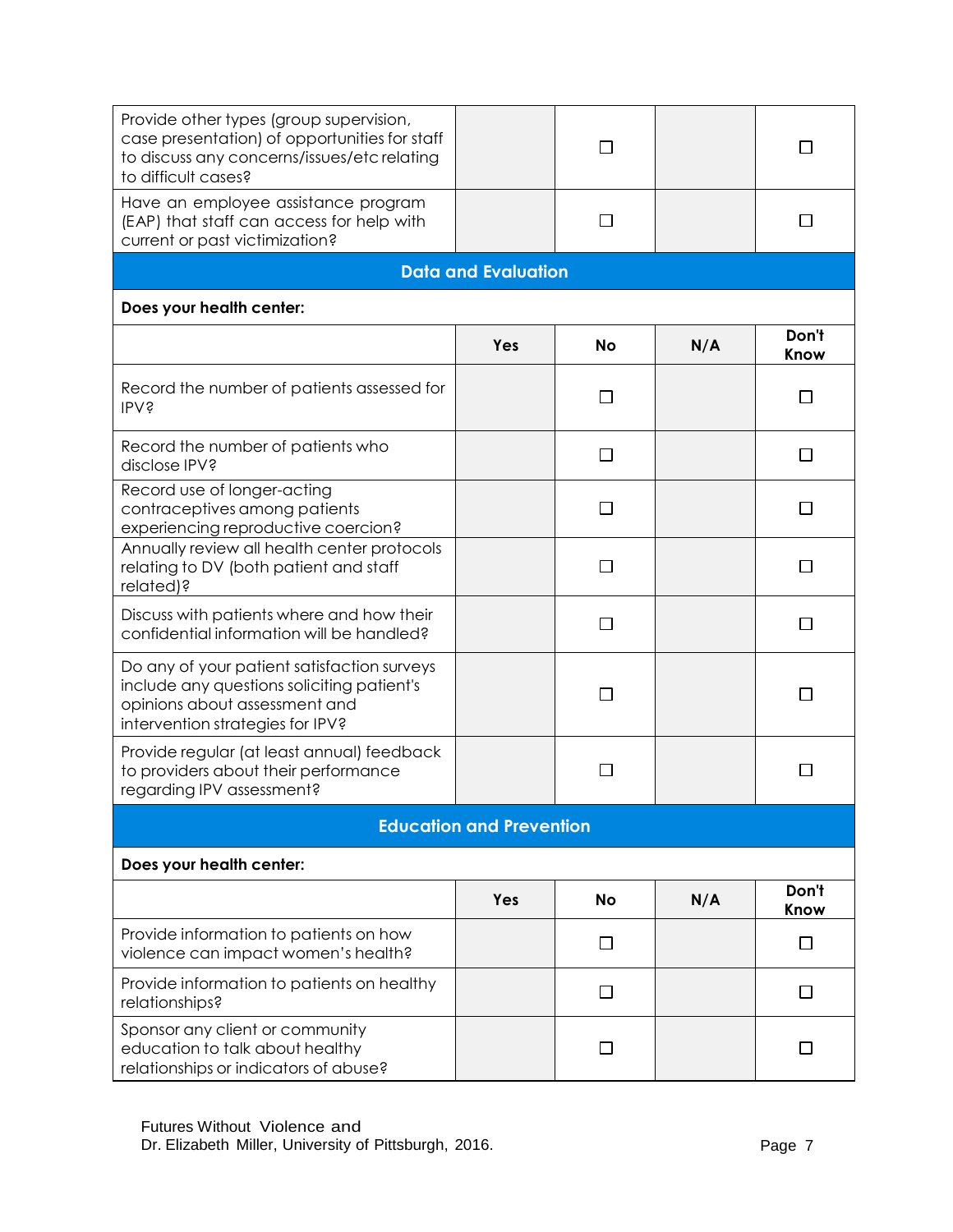| <b>Environment and Resources</b>                                                                                                                                   |     |                             |     |               |  |
|--------------------------------------------------------------------------------------------------------------------------------------------------------------------|-----|-----------------------------|-----|---------------|--|
| Does your health center have any of the following?                                                                                                                 |     |                             |     |               |  |
|                                                                                                                                                                    | Yes | <b>No</b>                   | N/A | Don't<br>Know |  |
| Brochures or information about IPV that<br>patients can take                                                                                                       |     | $\Box$                      |     |               |  |
| Brochures, cards, information for patients<br>about how violence exposure affects<br>children                                                                      |     | $\Box$                      |     | $\Box$        |  |
| Posters about IPV, SV and reproductive<br>coercion displayed                                                                                                       |     | $\Box$                      |     | $\Box$        |  |
| Adolescent focused brochures, cards or<br>information about adolescent relationship<br>abuse                                                                       |     | $\Box$                      |     | U             |  |
| Information specific to LGBTQ violence?                                                                                                                            |     | $\mathcal{L}_{\mathcal{A}}$ |     |               |  |
| Brochures/cards/posters placed in an<br>easily visible location                                                                                                    |     | $\Box$                      |     | $\Box$        |  |
| Has your health center adapted any materials to make them more culturally relevant for your<br>patient population?<br><b>No</b><br>Yes<br>If yes, please describe: |     |                             |     |               |  |
| Who is responsible for stocking and ordering materials including safety cards, pregnancy wheels<br>and posters?                                                    |     |                             |     |               |  |
| Please identify staff by title:                                                                                                                                    |     |                             |     |               |  |